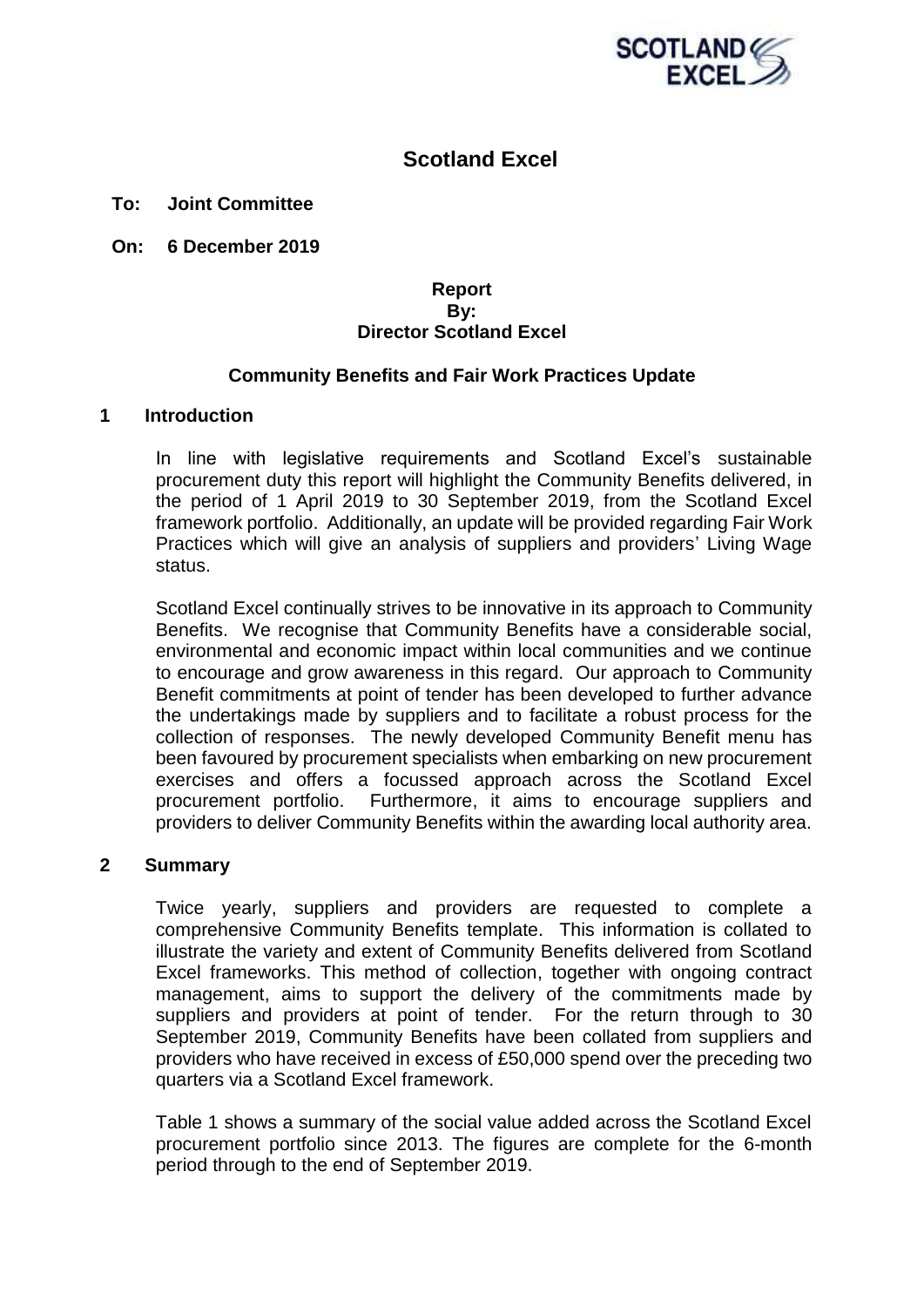|                                         | 2013/  | 2014/   | 2015/   | 2016/ | 2017/ | 2018/ | Apr19- | Total                                         |
|-----------------------------------------|--------|---------|---------|-------|-------|-------|--------|-----------------------------------------------|
|                                         | 2014   | 2015    | 2016    | 2017  | 2018  | 2019  | Sep 19 |                                               |
| No of<br>Apprentices                    | 9      | 92      | 49      | 18    | 52    | 34    | 21     | 275                                           |
| No of New<br>Jobs                       | 78     | 43      | 29      | 53    | 146   | 280   | 192    | 821                                           |
| No of Work<br>Placements                | 0      | 5       | 6       | 17    | 30    | 107   | 27     | 192                                           |
| Hours of<br>Volunteering<br>& Mentoring | 95     | 377     | 1279    | 1570  | 1637  | 803   | 601    | 6362                                          |
| Hours of Work<br>Experience             | 5305   | 28214   | 16734   | 7852  | 2541  | 667   | 5879   | 67184                                         |
| Value of Other<br>Community<br>Benefits | £2,474 | £16,550 | £46,140 |       |       |       |        | £87,814 £311,549 £437,443 £560,090 £1,462,060 |

# *Table 1: Summary of social value added across the collaborative portfolio*

Community Benefits delivered via Scotland Excel frameworks continue to be positive. Figures in terms of 'number of new jobs' for the current return period have seen further growth with Glasgow being of particular note. These are a result of the business associated with the Social Care Agency Workers framework, where one supplier recruited 15 new full-time employees. It is also worth noting that a total of 7 new apprentices have been recruited within Falkirk. In relation to 'hours of volunteering and mentoring' the highest number was provided within Inverclyde where some suppliers' staff conducted befriending and driving duties within the local area. Furthermore, suppliers within Fife provided 13 adult work placements.

As shown in Appendix 1, returns illustrate that North Lanarkshire received the most substantial amount of 'Other Community Benefits'. This is largely made up of provision of premises for use by local organisations, sponsorships, donation of equipment and provision of a sports leadership academy.

With regard to Fair Work Practices (including the Living Wage), Scotland Excel commenced formal consideration within tenders in early 2015. Since this time the respective position on bidders' work practices has been outlined within Executive Sub Committee Contracts for Approval Reports. From a review of the data available since 2015 the overall position across Scotland Excel's portfolio is:

Of the 926 suppliers appointed since formal consideration, 768 (83%) notified that they pay the Living Wage. This is broken down within the first four columns below: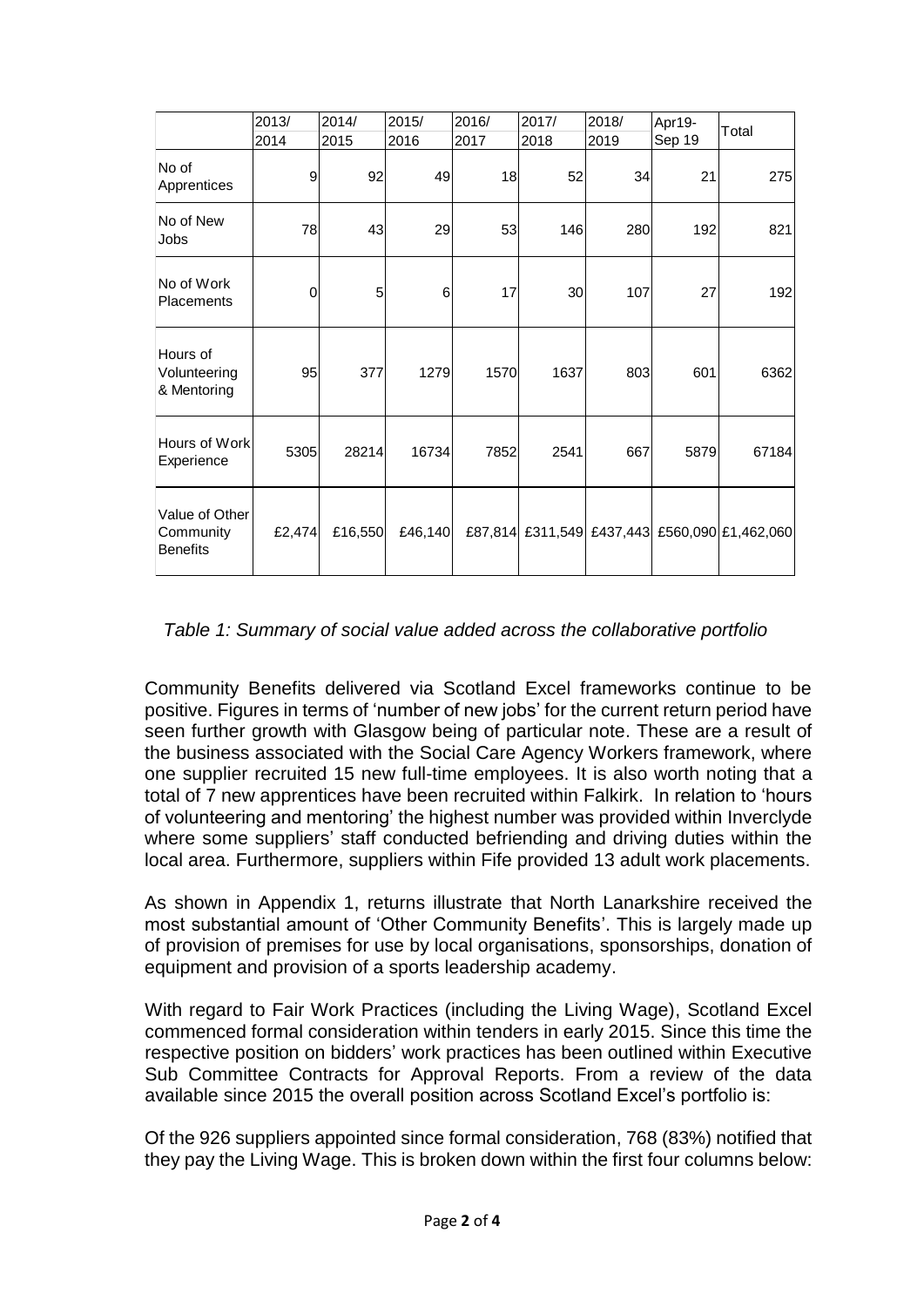Scotland Excel continues to ensure transparency within the tender process, and focusses on aspects of fair work practices deemed relevant for each framework.

| <b>Accredited</b> | <b>Progress</b><br>towards<br>accreditation | <b>Committed to gaining</b><br>accreditation over the<br>first 2 years of the<br>framework | Not accredited<br>but paying the<br><b>Living Wage</b> | Not accredited or<br>paying the Living<br><b>Wage but committed</b><br>to doing so within 2<br>years | <b>Neither</b><br>accredited nor<br>paying Living<br>Wage |
|-------------------|---------------------------------------------|--------------------------------------------------------------------------------------------|--------------------------------------------------------|------------------------------------------------------------------------------------------------------|-----------------------------------------------------------|
| 170               | 42                                          | 87                                                                                         | 469                                                    | 36                                                                                                   | 122                                                       |
| $(18.4\%)$        | (4.5%)                                      | $(9.4\%)$                                                                                  | (50.7%)                                                | (3.9%)                                                                                               | $(13.1\%)$                                                |

Scotland Excel continues to monitor and encourage the implementation of fair working practices and to work closely with suppliers to review their progress in this area.

## **3 Next Steps**

The next Community Benefits data collection, analysis and review cycle will be completed in line with the Management Information process to cover the period through to the end of 31 March 2020. The results will be reviewed with the supply base and where appropriate will be incorporated into supplier performance objectives.

## **4 Conclusion**

Committee members are requested to note the content of this report, and support the measures proposed to monitor delivery of Community Benefits for the 2019/20 financial year.